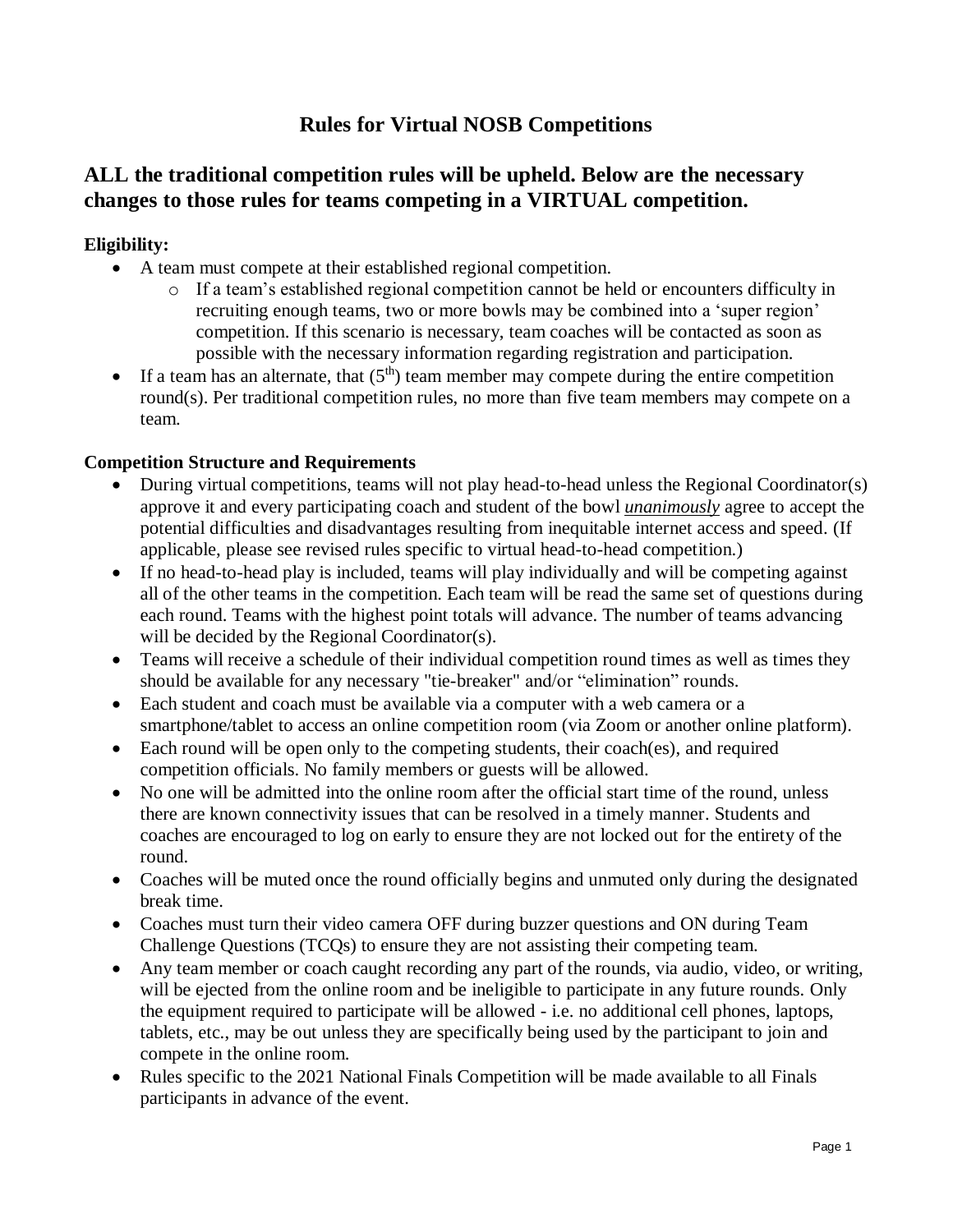## **Rules of the Game:**

- The format of the virtual rounds will be a set<sup>\*</sup> number of buzzer questions (\*to be determined by the Regional Coordinator or NOSB national office, and may change as the event progresses), a 2-minute break, and 2 TCQs.
- Toss-up and bonus questions will be read in their entirety by the Moderator.
- On a toss-up question, any member of a team may "buzz" in to answer the question by typing "b" or "B" into the online room chat box during any point in the reading of the question. Once the Moderator has finished reading the entire question, a competition official specifically tasked with recognizing the buzzing in will announce which team member was first to buzz in and may provide an answer. This volunteer will announce their role before the round begins. Only the student they announce may answer the question.
	- o Note The order of players that have buzzed in to answer a question may occasionally appear different on competitors' screens due to the local internet response times. To remain consistent and fair, the first student to buzz in will always be determined by the order on the official recognizer's chat screen.
- On bonus questions, team captains MUST preface their answer with "my/our answer is" to ensure the Moderator, Science Judge, Timekeeper, and Rules Judge know when the team's official answer is being provided.
- Team members can work together on a TCQ via a shared Google Doc. When time is called, the team captain will be required to submit the team's TCQ answers via email or other method determined by the Regional Coordinator(s). However, the final answer must be pasted into the body of an email or a word processing document. Links to Google Doc files will not be accepted.
- Team captains will be asked to verify their team's final score in the online room chat box.
- Online competition rooms will be recorded if the functionality is supported by the platform being used for competition.

#### **Timing Rules:**

- Rounds will not be timed. Every team will be provided the same number of questions to answer. The number of rounds will be determined by either the Regional Coordinator(s) or the NOSB national office.
- Timing for answering toss-up and bonus questions remains the same and will be announced by the official timekeeper in the online competition room.

#### **Scoring Rules**:

- For virtual competitions where students are not competing head-to-head, the interrupt penalty does not apply during toss-up questions. Therefore, points will not be deducted during the rounds.
- If a team member blurts during a toss-up question, the team loses the right to answer that question and the Moderator will move on and read the next toss-up question.

#### **Rules for the End of a Game**:

- The round ends when a team has answered all the questions (buzzers and TCQs) included in the round.
- If tie-breaker rounds are necessary, individual teams will be notified and asked to join a new